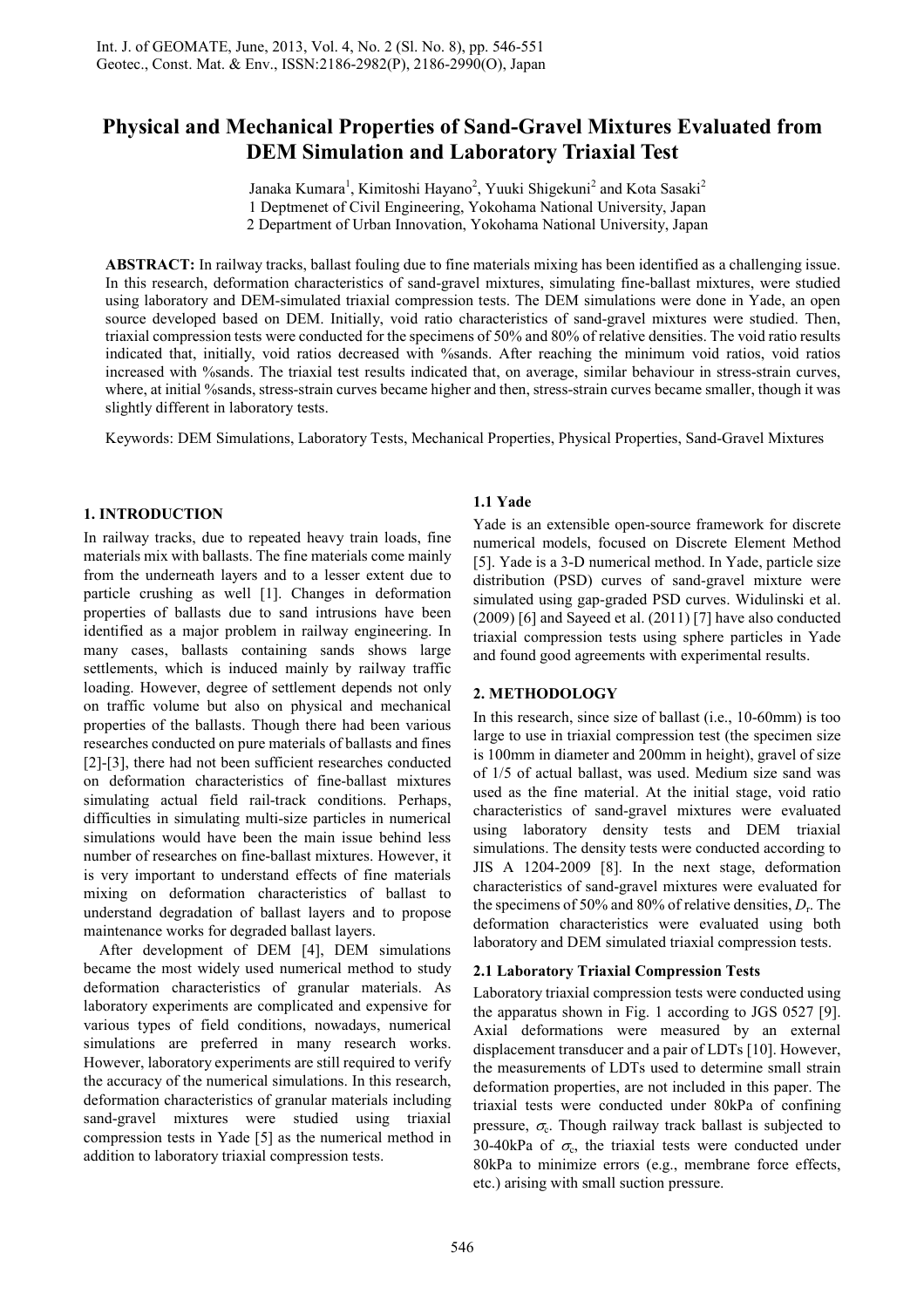

Fig. 1: Triaxial apparatus

#### **2.2 DEM Simulations**

In triaxial test simulations, void ratio is determined by friction angle, during isotropic compression,  $\phi_c$ . After maximum and minimum void ratios,  $e_{\text{max}}$  and  $e_{\text{min}}$ , of the specimens were determined, void ratios related to 50% and 80% of relative densities,  $e_{50}$  and  $e_{80}$ , were obtained using Eq. (1). Then, the values of  $\phi_c$  related to  $e_{50}$  and  $e_{80}$  were determined. In the DEM simulations, particle size was simulated as 100 times larger than the size of laboratory specimens to reduce simulation time. The DEM simulations were done using sphere particles. The input parameters used in the DEM simulations are given in Table 1. Though 5m/s of  $V_w$  was used for gravel specimens, smaller values of  $V_{\rm w}$  (1m/s used here) were required for the specimens of small size particles to stabilize the simulations.

Table 1: Input parameters of DEM triaxial simulations

| Parameter                                                                      | Value                 | Remarks                              |  |
|--------------------------------------------------------------------------------|-----------------------|--------------------------------------|--|
| Stability criterion                                                            | 0.01                  | Help to stabilize<br>system          |  |
| Friction angle of spheres<br>during<br>isotropic<br>compression, $\phi_c$      | <b>See</b><br>Table 2 | determines<br>$\phi_c$<br>void ratio |  |
| Coefficient of Cundal<br>non-viscous damping                                   | 0.2                   | Default value                        |  |
| Max. time step, $\Delta t$ (s)                                                 | 0.000658              | Default value                        |  |
| Density of spheres,<br>$\rho_{\rm s}$ (kg/m <sup>3</sup> )                     | 2600                  |                                      |  |
| Max. velocity of walls,<br>$V_{\rm w}$ (m/s)                                   | $1.0/5.0*$            | Help to stabilize<br>the system      |  |
| Number of particles, $N$                                                       | 10000                 |                                      |  |
| Confining pressure,<br>$\sigma_{\rm c}$ (kPa)                                  | 80                    |                                      |  |
| Friction angle of spheres<br>just before shearing, $\phi_s$<br>(degree)        | 30                    |                                      |  |
| Ratio of shear and normal<br>stiffness<br>for<br>contact<br>spheres, $K_s/K_n$ | 0.5                   |                                      |  |
| Stiffness of spheres,<br>$E_s$ (MPa)                                           | 15                    |                                      |  |
| Strain rate $(s^{-1})$                                                         | 0.1                   |                                      |  |

```
100 (\%)_{\text{max}} - e_{\text{min}}\frac{\max - e}{\max - e_{\min}} \times=\frac{e_{\text{max}}-e_{\text{max}}}{e_{\text{max}}-e_{\text{max}}}D_r = \frac{e_{\text{max}} - e}{2} (1)
```
#### **2.3 Sample Preparation**

Twelve specimens each (six each for 50% and 80% of *D*r) were prepared with different %sands as given in Table 2 for laboratory experiments and DEM simulations.

| Sands  | Friction angle,<br>$\phi_c$ (degree) |                   | Void ratio, e |                    |
|--------|--------------------------------------|-------------------|---------------|--------------------|
| $(\%)$ | $D_r = 50\%$                         | $D_{\rm r}$ = 80% | $D_r = 50\%$  | $D_{\rm r} = 80\%$ |
|        | 16.5                                 | 4.5               | 0.632         | 0.566              |
| 15     | 11.8                                 | 3.8               | 0.485         | 0.429              |
| 30     | 16.3                                 | 4.2               | 0.403         | 0.342              |
| 50     | 20.0                                 | 5.0               | 0.450         | 0.396              |
| 70     | 17.15                                | 4.4               | 0.519         | 0.460              |
| 100    | 16.4                                 | 3.5               | 0.646         | 0.574              |

# **3. RESULTS AND DISCUSSIONS**

Fig. 2 shows PSDs of laboratory specimens. PSDs of the samples were evaluated using sieve analysis test according to JIS A 1204 [11]. Fig. 3 shows PSDs of the DEM simulations. As shown in Fig. 3, particle size of DEM-simulated specimens is 100 times larger than those of laboratory specimens.







Note: \* Used for gravel specimen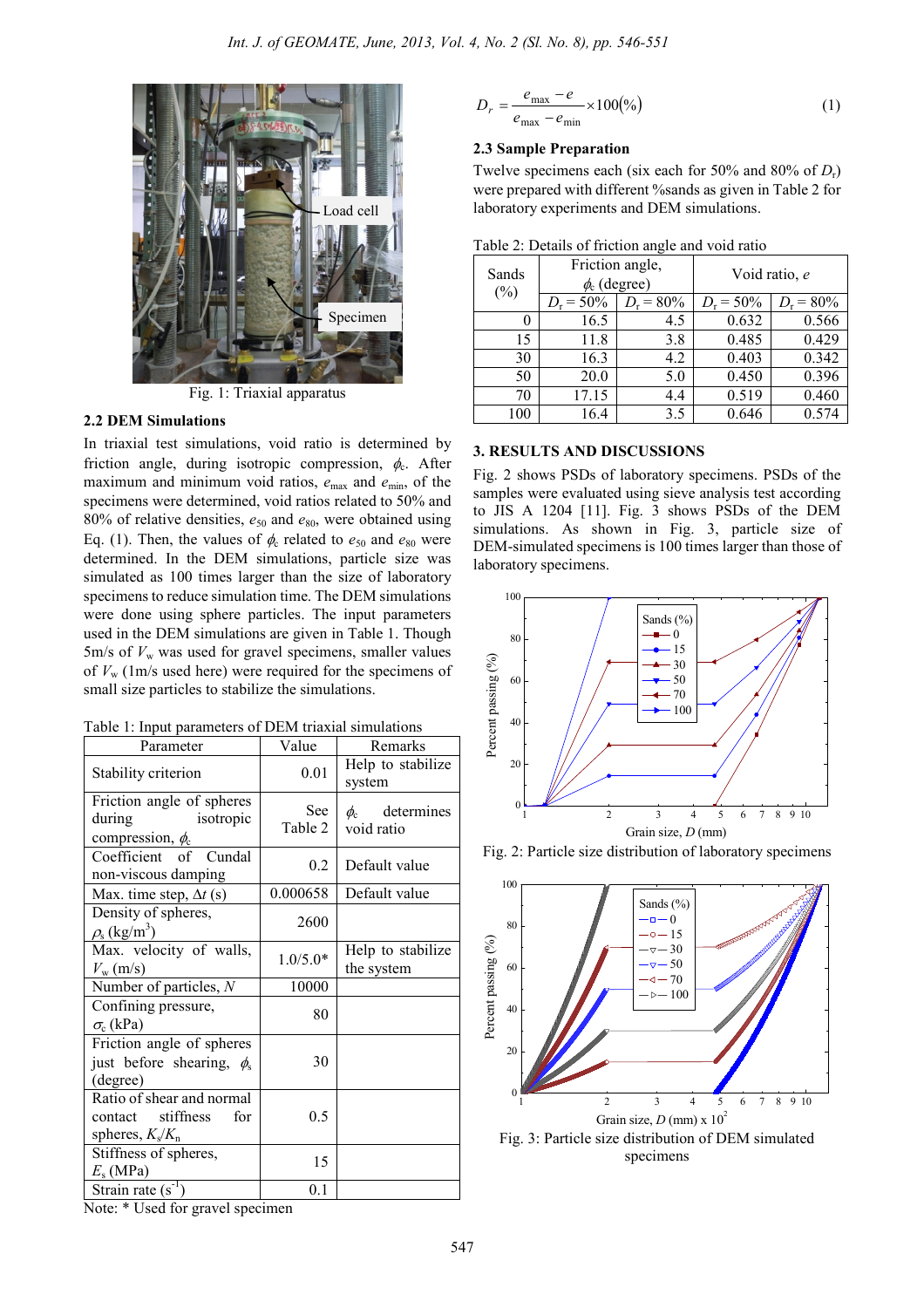#### **3.1 Void Ratio Characteristics**

Fig. 4 shows relation of void ratio of the specimens with %sands. In Fig. 4,  $e_{\text{max,exp}}$  and  $e_{\text{max,DEM}}$  represent maximum void ratios of experimental and DEM-simulated specimens respectively. As shown in Fig. 4, void ratios (both *e*max and *e*min) decreased with %sands at initial level, then, after certain percentage of sands, void ratios increased with %sands. The minimum value of void ratios (both *e*max and *e*min) reached at 50% and 30% sands for laboratory and DEM-simulated specimens respectively. The difference in percentage of sands to reach minimum value of void ratios should be attribute to differences in particle shape as DEM simulations were done using sphere particles whereas laboratory specimens consist of irregular shape particles. Lade et al. (1998) [12] also showed similar results for binary mixtures of sphere particles where minimum value of void ratios were observed mainly at 20% - 40% fines depending on diameter ratio of the two particles.

The results also showed that void ratios of the DEM-simulated specimens are smaller than laboratory specimens for the specimens of larger particles (e.g., gravel specimen). However, it should be noted that void ratio of the DEM-simulated specimens were measured at the end of isotropic compression (under 80kPa of  $\sigma_c$ ) whereas in laboratory specimens, void ratios were measured just after sample preparation (i.e., before test was conducted). As shown in Fig. 4, the difference in void ratios of laboratory and the DEM-simulated specimens become smaller for the specimens of more sands than those of more gravel particles. The large difference in void ratios for the specimens of larger particles should be attribute to different particle shapes in laboratory specimens and DEM simulations. It should also be noted that, in general, gravel particles are angular shape while sand particles are rounded shape. Fig. 5 shows relation of  $e_{\text{max}}$  and  $e_{\text{min}}$  for both laboratory and DEM simulated specimens. Fig. 5 clearly shows that both relations are linear with roughly a same gradient (i.e., increasing rate) though experimental data shows higher void ratios. As explained above, smaller void ratios in DEM simulations should be attribute to different particle shapes in the two methods.



Fig. 4: Void ratio of laboratory and DEM-simulated specimens



Fig. 5: Comparison of relations of maximum and minimum void ratios

#### **3.2 Triaxial Test Results**

Fig. 6 shows a DEM triaxial test simulation at different steps. The specimens were prepared in a box as shown in Fig. 6. As shown in Fig. 6 (a), at the beginning of particle generation, packing is very loose. At the end of isotropic compression, void ratios were obtained to compare with those of laboratory specimens. Fig. 7 shows deviator stress vs. axial strain for laboratory specimens of 50% of *D*<sup>r</sup> . Fig. 8 shows deviator stress vs. axial strain for DEM-simulated specimens of 50% of  $D_r$ . As shown in Fig. 7, stress-strain curves became higher with %sands up to 30% sands. Then, stress-strain curves became smaller with %sands. The behaviour of stress-strain curves is similar to those of void ratios, though not for all the cases (e.g., 50% sand case). The difference behaviours of stress-strain curves from void ratios with %sands, should be attribute to different shapes of gravel and sand. As expected, the results also showed that gravel specimen experienced higher stress-strain curve than that of sand specimen. In the DEM simulations, as shown in Fig. 8, stress-strain curves became higher up to 30% sands, same as void ratio decreased with initial %sands. Then, stress-strain curves became smaller same as void ratio increased with %sands. In DEM simulations too, gravel specimen experienced higher stress-strain curve than that of sand specimen. However, it should be noted that laboratory specimens experienced higher stress-strain curves compared to DEM-simulated specimens. The difference in stress-strain curves between the two methods should be attribute to different particle shapes as the DEM simulations consist of sphere particles while laboratory specimens consist of irregular shape particles. Lin and Ng (1997) [13] also showed that irregular shape particles give higher stress-strain curves than those of sphere particles. He compared stress-strain relations for the samples made of ellipsoid and sphere particles and found that ellipsoid particles give higher stress-strain curve. Yan et al. (2009) [14] also studied effects of particle shapes on strength characteristics and found that sphere particles give smaller stress-strain curve compared to clump particles (i.e., irregular shape particles).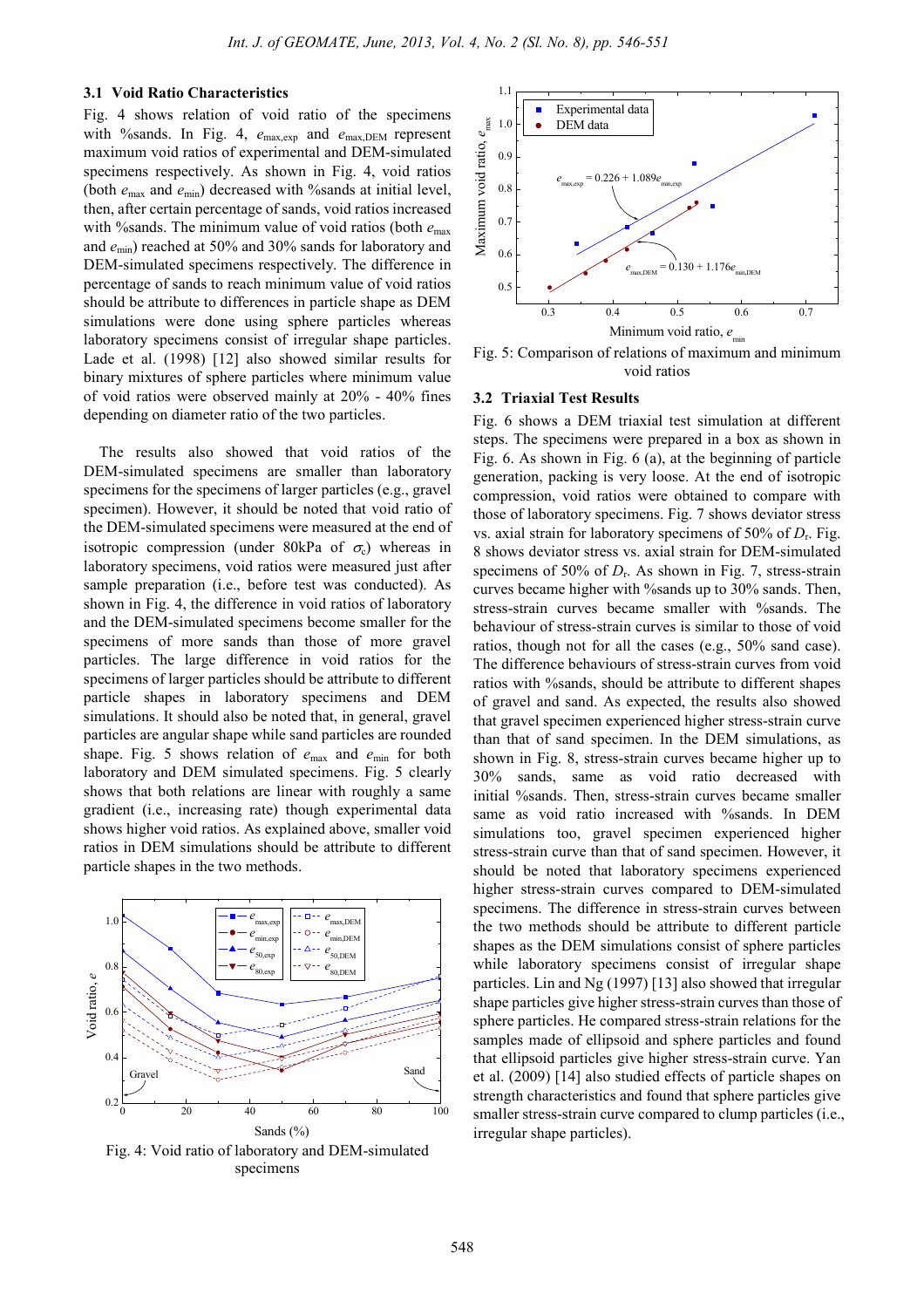







Fig. 7: Deviator stress vs. axial strain from laboratory specimens of 50% of *D*<sup>r</sup>



Fig. 8: Deviator stress vs. axial strain from DEM simulations of 50% of  $D_r$ 

Fig. 9 shows deviator stress vs. axial strain for laboratory specimens of 80% of  $D_r$ . Fig. 10 shows deviator stress vs. axial strain for DEM-simulated specimens of 80% of *D*<sup>r</sup> . As shown in Fig. 9, some specimens (i.e., the specimens of 30%, 50% and 70% sands) reached a peak value in stress-strain curves and then stress-strain curves decreased same as a dense specimen. Out of these three specimens, the specimen of 30% sands experienced the highest stress-strain curve. However, gravel specimen experienced the highest stress-strain curve showing stress-strain behaviour of a loose specimen where there is no clear peak value in stress-strain curve. As shown in Fig. 10 for DEM simulations, the specimen of 30% sands experienced the highest stress-strain curve, harmonizing with the minimum void ratio. In 80% of  $D_r$  too, gravel specimen experienced higher stress-strain curves than those of sand specimen. In the DEM simulations, the triaxial test results show that sand-gravel specimens of 30% sands experienced the highest stress-strain curves showing the densest packing harmonizing with void ratio results. However, the results from laboratory tests were slightly different.



Fig. 9: Deviator stress vs. axial strain from laboratory specimens of 80% of *D*r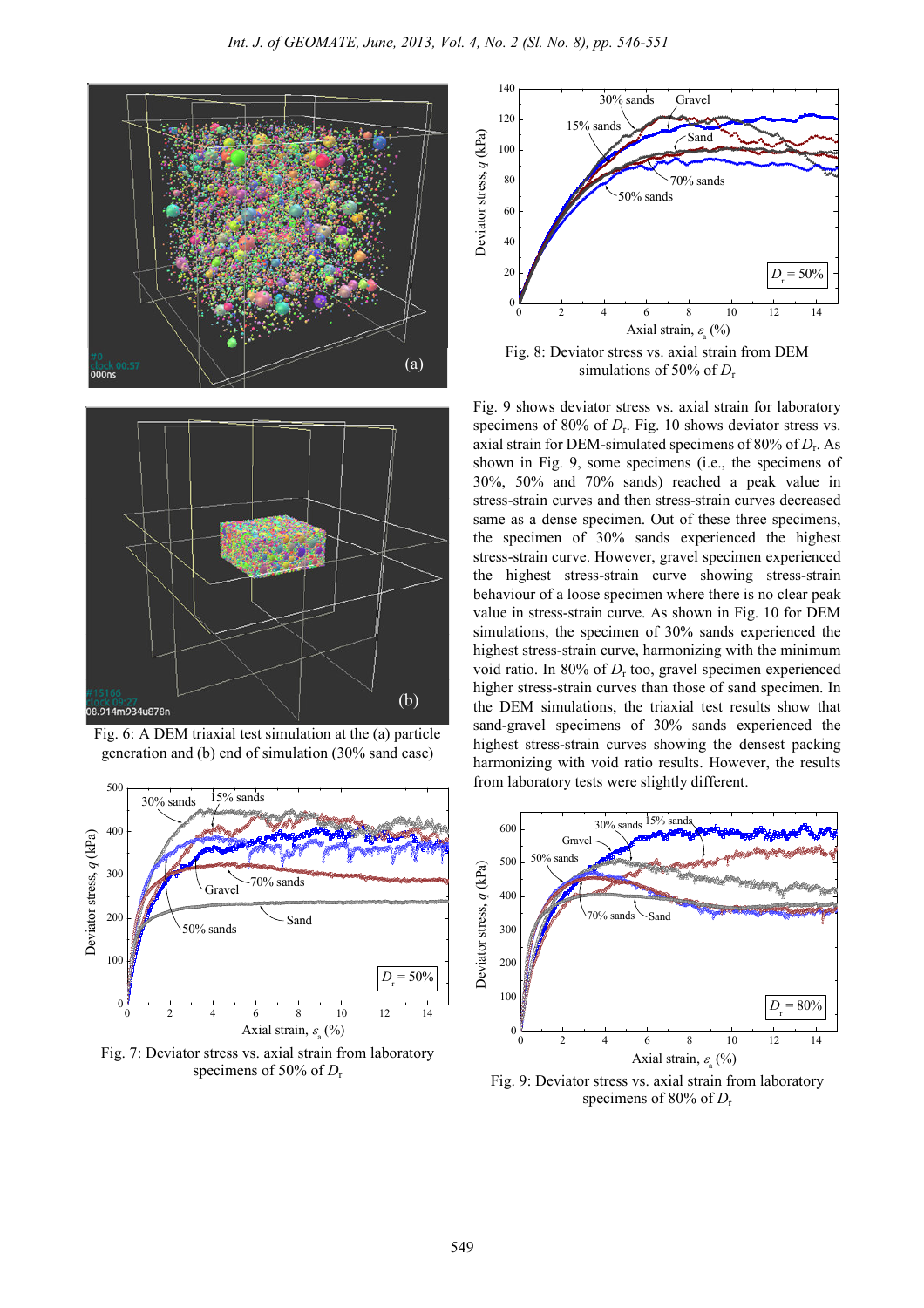

simulations of 80% of *D*<sub>r</sub>

Figs. 11 and 12 show comparisons of deviator stress vs. axial strain between laboratory tests and DEM triaxial test simulations for 50% and 80% of  $D_r$  respectively. Though Figs. 11 and 12 do not show a very clear relation of different stress-strain curves for the two specimens (i.e., gravel and 30% sands specimens) for both cases, Fig. 11 showed that the specimen of 30% sands experienced higher stress-strain curve than the gravel specimen from laboratory tests while Fig. 12 showed that the specimen of 30% sands experienced higher stress-strain curve than that of the gravel specimen in DEM simulations. However, it is understood that more tests should be needed for consistent results in both methods.



Fig. 11: Comparison of deviator stress vs. axial strain for the specimens of 50% of *D*<sup>r</sup>



Fig. 12: Comparison of deviator stress vs. axial strain for the specimens of 80% of *D*<sup>r</sup>

Fig. 13 shows failure friction angle,  $\phi_f$ , vs. dry density,  $\rho_d$ , of sand-gravel specimens from laboratory triaxial compression tests. As shown in Fig. 13, the highest  $\rho_d$  was observed for the specimen of 50% sands in both 50% and 80% of  $D_r$  cases. In case of 80% of  $D_r$ , the gravel specimen has the largest  $\phi_f$ , which gradually decreased until the sand specimen. However, in case of 50% of  $D_r$ ,  $\phi_f$  increases until the specimen of 30% sands, then decreased until the sand specimen. Fig. 14 shows  $\phi_f$  vs.  $\rho_d$  for DEM-simulated specimens. As shown in Fig. 14, overall, both  $\rho_d$  and  $\phi_f$ increased with %sands (up to 30% sands) and reached peak values for the specimens of 30% sands in 80% of  $D_r$ . In case of 50% of  $D_r$ ,  $\phi_f$  remains same for the specimens of 0% -30% sands, then, decreased for the specimen of 50% sands and then remains same until the sand specimen same as  $80\%$  of  $D_r$ . The results showed that mixing of sands in gravel (i.e., mixing of fines in ballast) change failure frictional angle and dry density of the mixtures.



Fig. 13: Change of failure friction angle of sand-gravel specimens with sands from laboratory experiments





# **4. CONCLUSION**

Triaxial compression tests were conducted on sand-gravel mixtures to study effects of fine material mixings in ballast in railway tracks. Triaxial tests were conducted in the laboratory and in Yade, a DEM approach as the numerical simulations. Triaxial compression tests were conducted on the specimens of 50% and 80% of relative densities. The following conclusions were made,